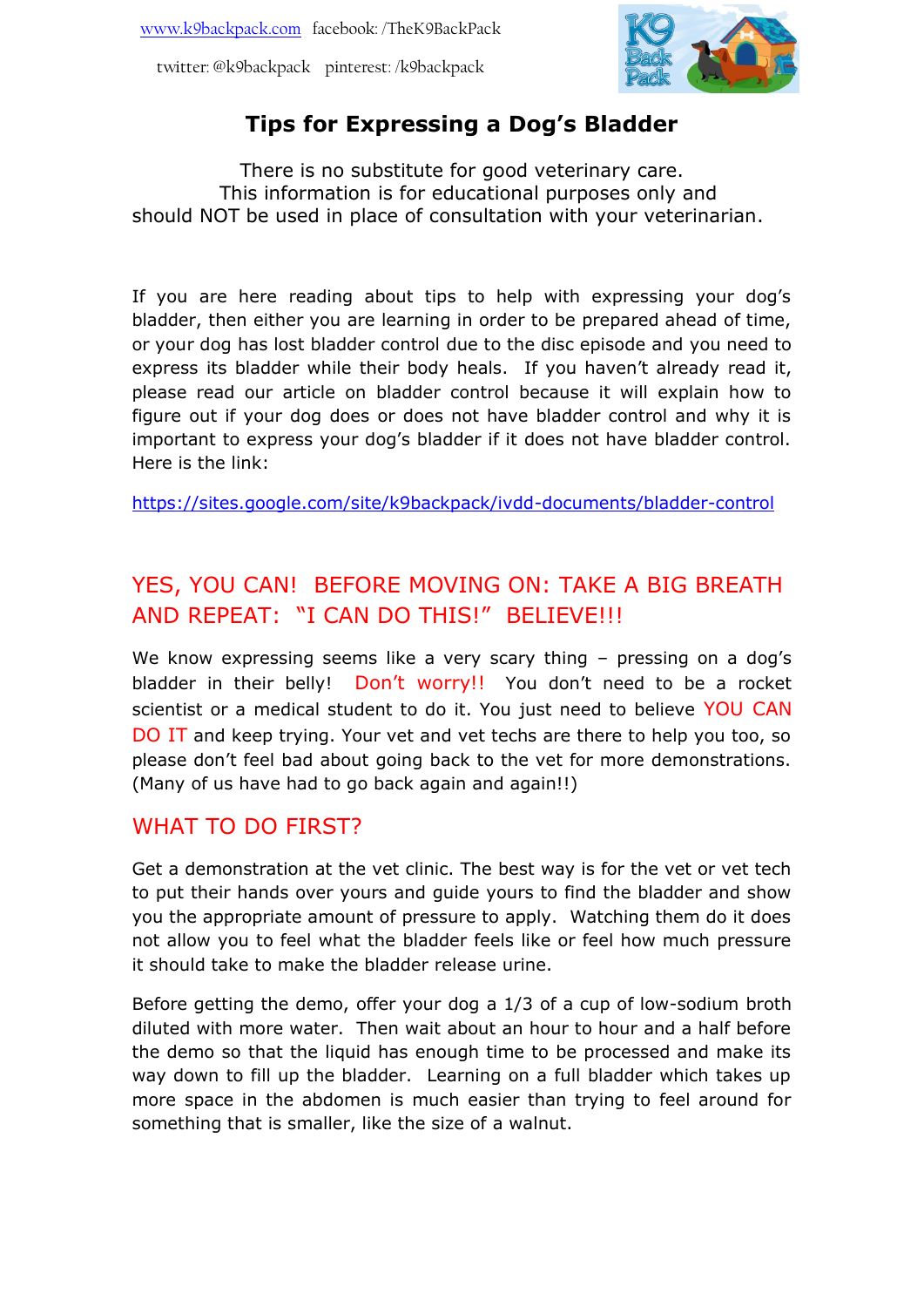

#### WHERE IS THE BLADDER?

The bladder is like a balloon that is not quite round and not quite oval shaped and is about the size of a lime. Its size and shape depend on how much urine it is holding. It is located in the abdomen behind their belly button.

In a male, the bladder is above the middle of the dog's penis. In a female, it is a little more toward the dog's rear end. Here are two pictures to help you visualize where the bladders are:



#### WATCH THIS VIDEO

This video not only helps you understand how to locate your dog's bladder but the different techniques that may work best for you and your dog. [http://www.scoutshouse.com/videos/video\\_bladder.html](http://www.scoutshouse.com/videos/video_bladder.html)

## WHERE TO EXPRESS – OUTSIDE OR INSIDE?

While you are learning to express and it is something new for both you and your dog, outside may not be the best place to express your dog's bladder because there are all sorts of distractions like flying leaves, squirrels, lizards, birds, the dog next door, or even your other dogs. Plus, outside the weather may be not be nice at all - raining or snowing with the wind howling. The advantage of expressing inside is the lack of too many outside distractions to make the process more complicated by having a squirmy dog who wants to go on a sniff fest or chase that lizard or squirrel along with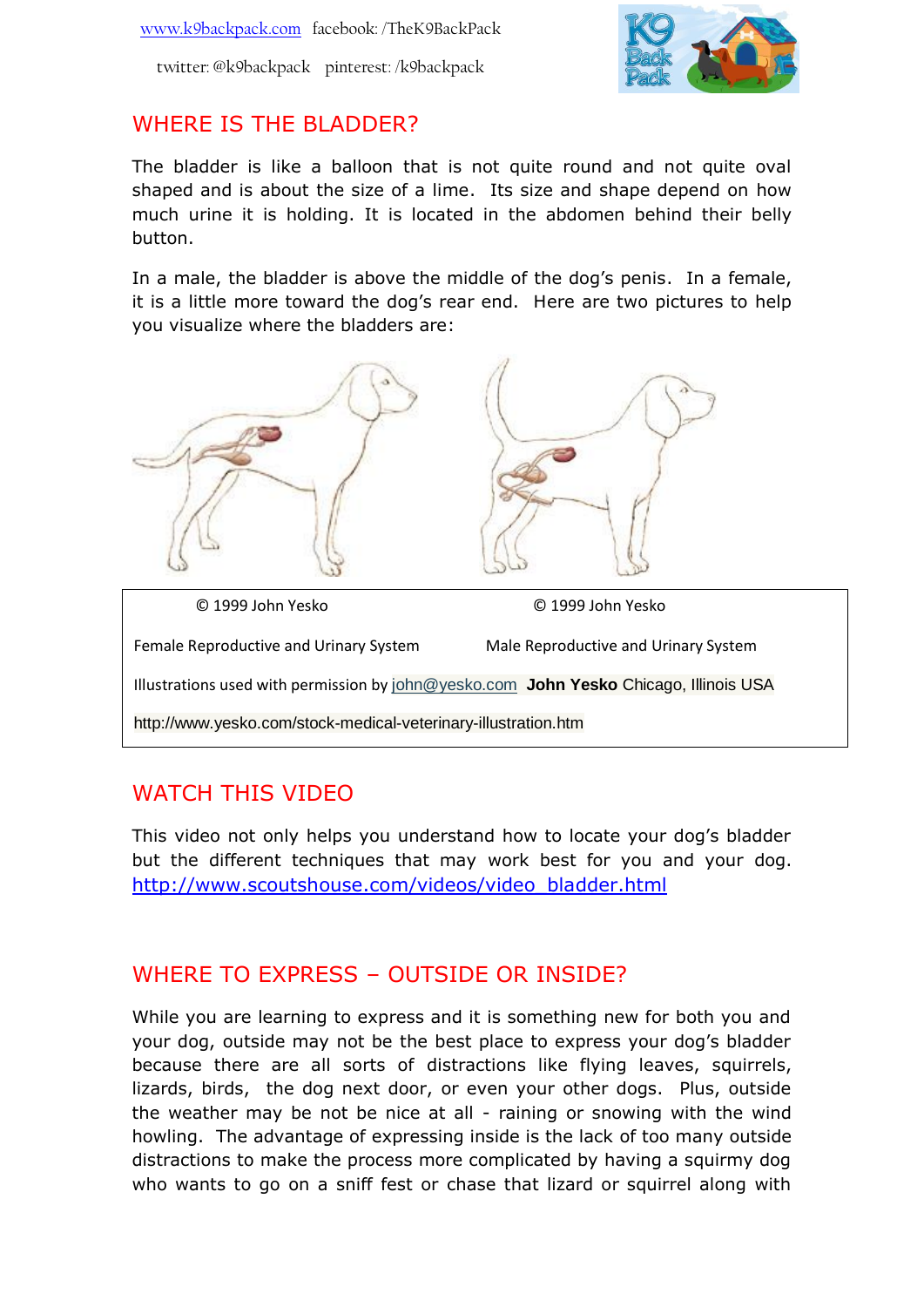

staying warm or cool and dry inside. If you do choose to express your dog's bladder outside because your dog is more comfortable there or your dog can start urinating but not finish so you need to express more, then it is best to take your dog out all by itself rather than allowing all dogs in the family out at the same time.

Once again, while you are learning to express, if you have other dogs in the family, it will be best to select a place where you can have privacy with the dog needing to be expressed. Other dogs will want to sniff and investigate to see what is going on which may make your dog needing to be expressed nervous and fidgety. You want a very calm environment with no distractions until you get more experienced and you and your dog are more accustomed to the process.

Options for an expressing station inside your home:

In the shower or tub: you will need a non-slip tub/shower mat, human pee pads, unscented baby or flushable wipes, and preferably a small stool or step ladder to sit on. Place the tub/shower mat in the bottom and put the pee pads on top of the tub mat. Place the stool or step ladder behind that so you can sit down to express. Get in and put your dog on top of the pee pads. If convenient for you, sit down on the stool or step ladder. You can also lay your dog on its side and express from that position instead. Whichever position is best for you and your dog.

On the floor in a room away from other dogs: you will need some towels, human pee pads, unscented baby or flushable wipes, and a stool or small step ladder if convenient for you. Place towels down and human pee pads on top and then place your dog on the pee pads.

#### WHICH POSITION?

Whichever position is best for you and your dog is what you want to use. If your dog cannot stand at all, then laying on its side may be easiest. Try them all and see what works best for you.

Options:

- Standing up
- Standing up with support from you or someone helping
- Laying on its side
- Over the toilet (is not appropriate for a dog in conservative treatment or in recovery from surgery)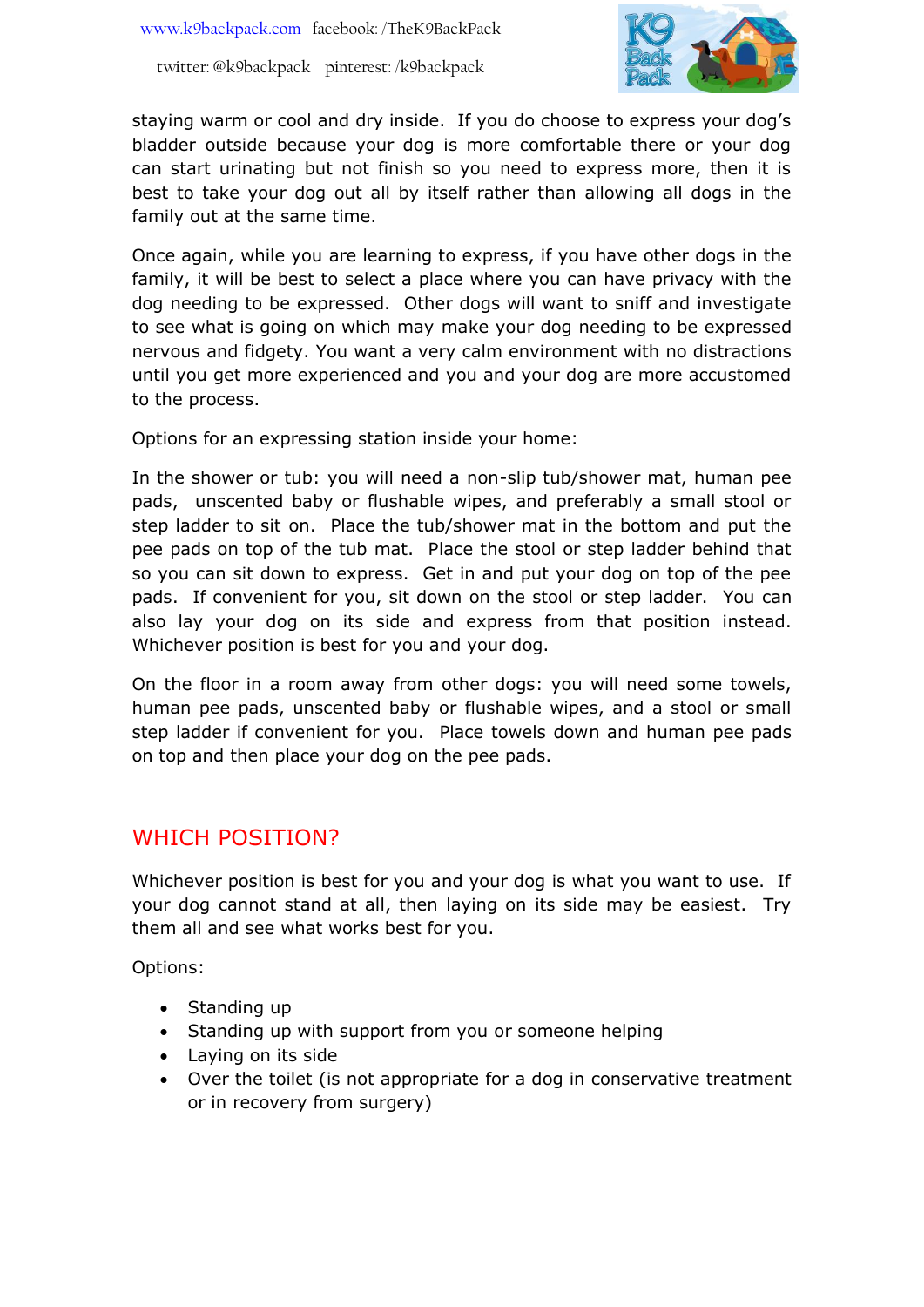

## ASK FOR HELP

At first, you may find it helpful to have someone help you to support your dog or keep your dog calm. So, ask someone in your family or a friend if they can help.

# HOW TO EXPRESS

If you are able to support your dog in the standing position, place your hands on each side of your dog's abdomen and locate the bladder by feeling with your fingers. If your dog is lying down, put one hand under their belly and the other on top. Search for what feels like a full balloon that is lime shaped. The fuller the bladder is, the more space it will take up in the abdomen. To express the bladder itself, you can use your finger tips or your fingers curled up. Slowly apply steady pressure until you get a steady stream of urine. Keep applying pressure until the urine just dribbles or stops and you can almost feel your fingers from each hand touching each other. Then wait approximately 30 seconds to a minute to let the bladder reform and reshape which it will do, and then try to express again to get the remaining urine out. Getting the last of the urine out will help reduce the chance of your dog developing a urinary tract infection.

It is important for you to be calm while you express. If you are tense and anxious, your dog will sense that and will be tense and anxious too. If your dog is tense and anxious, it may tense up its stomach muscles making it harder for you to express. You can gently massage your dog's stomach or even apply a nice warm towel from the dryer to its stomach and let it stay there for a few minutes before expressing which will help the muscles to relax.

## HOW OFTEN TO EXPRESS

If your dog is taking steroids such as Dexamethasone, Prednisone, or Prednisolone, you will need to express perhaps every 2 to 3 hours because these medications increase your dog's need to urinate. It may be that you have to express every hour and 1/2 while on steroids. Once the steroid is stopped, then expressing every 4 to 6 hours may be often enough. Many vets recommend not going more than 8 hours without expressing in order not to stretch out the bladder too much and not allow urine to sit in the bladder too long which can lead to urinary tract infections. The usual recommendation is to express at least every 6 hours. If your dog is not taking a steroid, you may not need to get up in the middle of the night to express its bladder since a dog's body does not produce as much urine during the night. If you express right before you go to bed and then immediately when you get up (but not longer than 8 hours), your dog's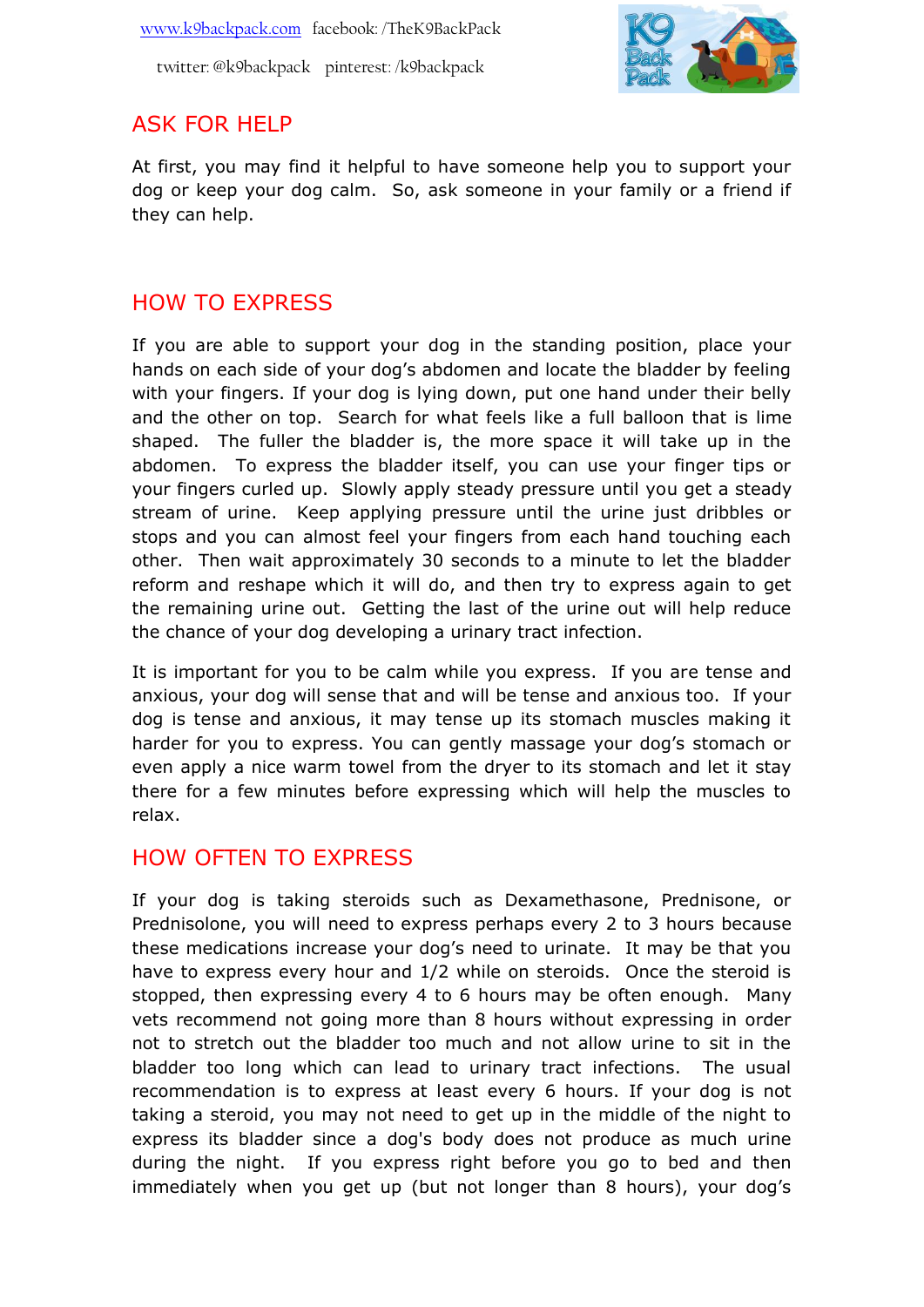

bladder may not overflow. Each dog is different so you will need to adjust the expressing schedule to your dog's bladder capability to hold urine.

## ADDITIONAL TIPS

When we take our dogs out for a potty break, we usually say: "Go potty!" Or "Go Pee Pee!" We say it in an encouraging and calm voice. When expressing, come up with a similar phrase such as "Let's help you pee pee!" or "Time to pee pee!" Use it every time you get ready to express and it will help establish a routine your dog becomes accustomed to.

Keep a log of each time you express so if you don't remember how long it has been since you expressed, you can check the log and easily find out.

# HOW WILL I KNOW IF MY DOG IS REGAINING BLADDER CONTROL?

When a dog starts to regain bladder control, they will resist your attempts to express by tightening their stomach muscles. What you want to do is the "sniff-and-pee" test which is the gold-standard test to see if your dog has bladder control. If your dog can sniff an old, favorite potty area and then start to pee, then you know that the brain and bladder were able to talk to each other and bladder control is returning. (A perfect reason for a big celebration!!!)

#### HOW TO DO THE "SNIFF-AND-PEE" TEST

Make sure and give your dog about 1/4 to 1/3 cup of water or low-sodium broth diluted with water about an hour or an hour and a half before trying the sniff-and-pee test. Carry your dog out and carefully place them down in a favorite potty area.

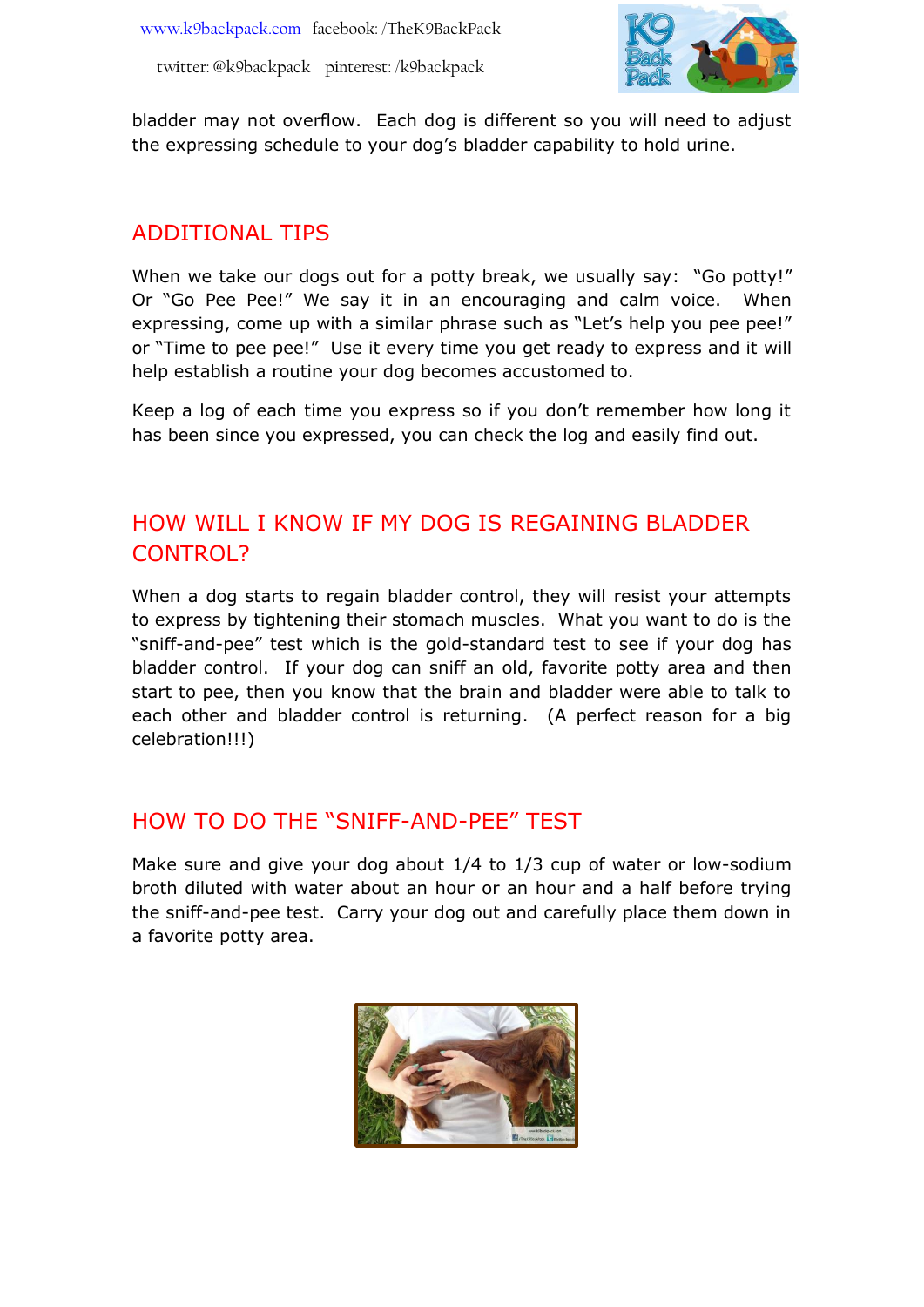

If your dog can walk, limit its movement by using a harness and a 6-foot leash. If your dog gets too excited seeing the harness and leash, set up a designated potty area with either an ex-pen or some inexpensive garden fencing that sticks into the ground to build about a 6-foot area.

If your dog cannot walk, slip a sling under his/her belly close to the rear legs. A sling can be a men's neck tie, a rolled-up woman's scarf, or a very thin and narrow piece of sheet or inexpensive fleece blanket you cut up. It doesn't have to be fashionable – just functional. Males seem to tolerate a figure-8 sling better since it does not cover their maleness as much as some of the other options. A figure-8 sling can be made out of 2 inexpensive leashes joined by vet wrap or an ACE bandage. Here is an example:



Legs go through the figure 8 made by the two handles joined by the ACE bandage in the middle.

You want it long enough so that you can stand straight up and not have to bend over which will help save your back while supporting his or hers. Hold the sling taut enough so that his/her back is straight and level. Don't jack up the rear end like a wheel barrel. Your dog will be able to move using his/her her front legs with you supporting the rear end with the sling.



Let your dog sniff around in the favorite potty area and wait and see if he/she can start to pee. If so, your dog has bladder control. If your dog looks around like "Ho Hum. Are we done yet?" then take him/her back in and try again in about an hour. Carry them back out and repeat the sniffand-pee test.